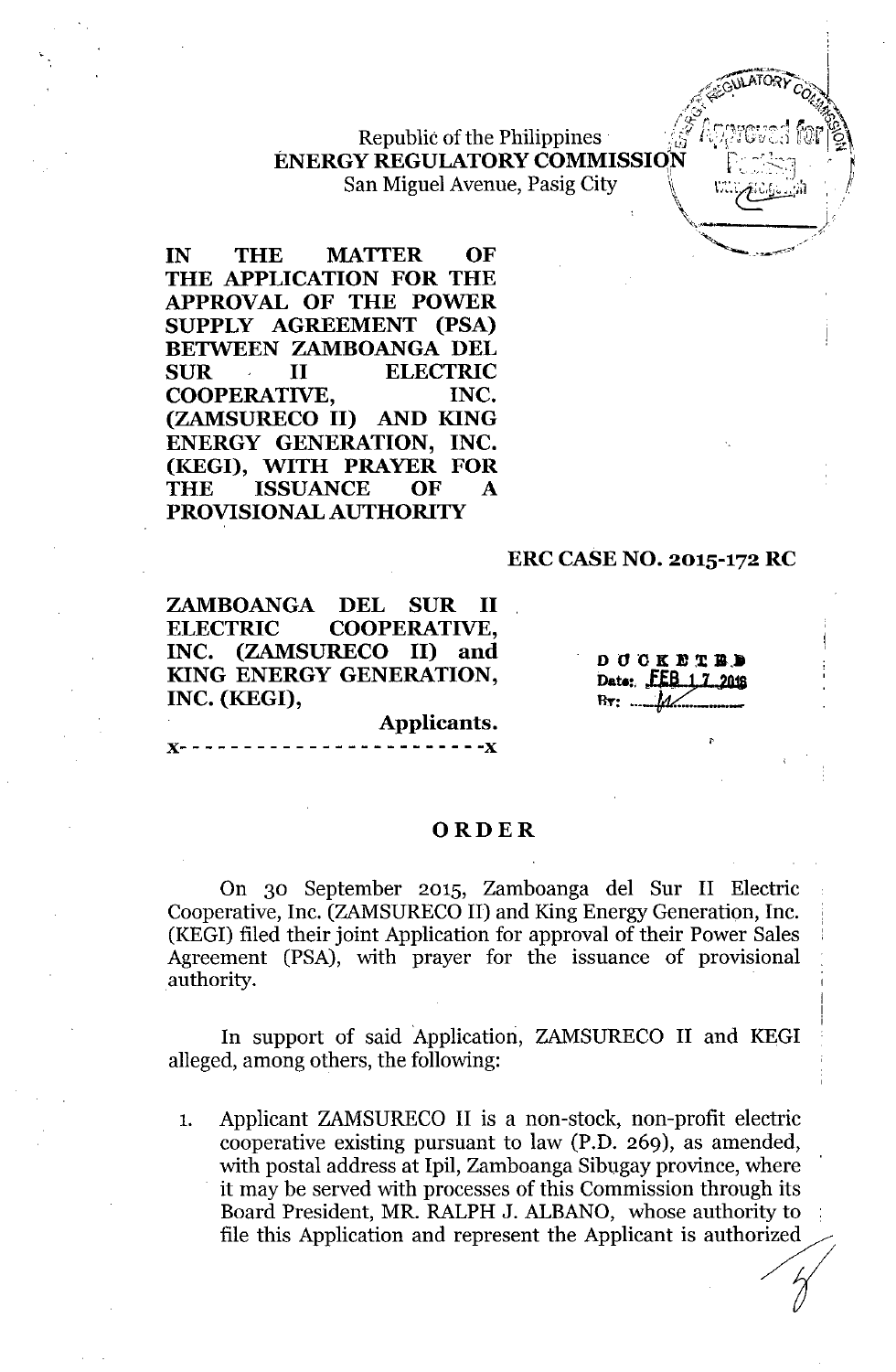by the Board of Directors of the Applicant pursuant to Board Resolution No. 072, Series of 2015. The said Board Resolution is attached as Annex "A"of the Application.

- 2. Joint Applicant KEGI is a domestic corporation organized and existing under the laws of the Republic of the Philippines with postal address at Misamis Oriental Power Plant (MOPP1), Brgy. San Luis, Gingoog City, and represented in the Application by its President, MR. EDGARDO L. SALVAME, whose authority to represent KEG! is embodied in Board Resolution No. 0074, Series of 2015 (attached as Annex "B" of the Application).
- 3. The instant Application is filed pursuant to Rule 20 (B) of the Commission's Rules of Practice and Procedure and other pertinent rules and regulations.
- 4. In Compliance with Rule 6 of the said Rules, ZAMSURECO II served copies of the Application together with all of its Annexes to the legislative bodies of the Provinces, Cities, and Municipalities where it principally operates. The certifications attesting receipts are attached as Annexes "C" to "C-2" of the Application.
- 5. It likewise caused the publication of the entire Application in Gold Star Daily, a newspaper of general circulation within ZAMSURECO II's franchise area, which is comprised of the following: Municipalities of Alicia, Buug, Diplahan, Imelda, Ipil, Kabasalan, Mabuhay, Malangas, Naga, Olutanga, Payao, Roseller T. Lim, Siay, Talusan, Titay, and Tungawan, all in the Province of Zamboanga Sibugay; Municipalities of Baliguian, Sibuco, Siocon, and Sirawai, all in the Province of Zamboanga Del Norte; Municipalities of Bayog, Kumalarang, and Lakewood, in the Province of Zamboanga Del Sur; and the district of Vitali, in the City of Zamboanga. The Affidavit of Publication and the newspaper where said Application was published are attached to the Application as Annex "D" to "D-**2".**

### **STATEMENT OF FACTS**

6. **Shortage of Power Supply in the Mindanao Grid.** The Mindanao Grid has long been suffering from a deficit in its supply. The Generating capacity in the Grid is no longer sufficient to meet the power requirements of Mindanao.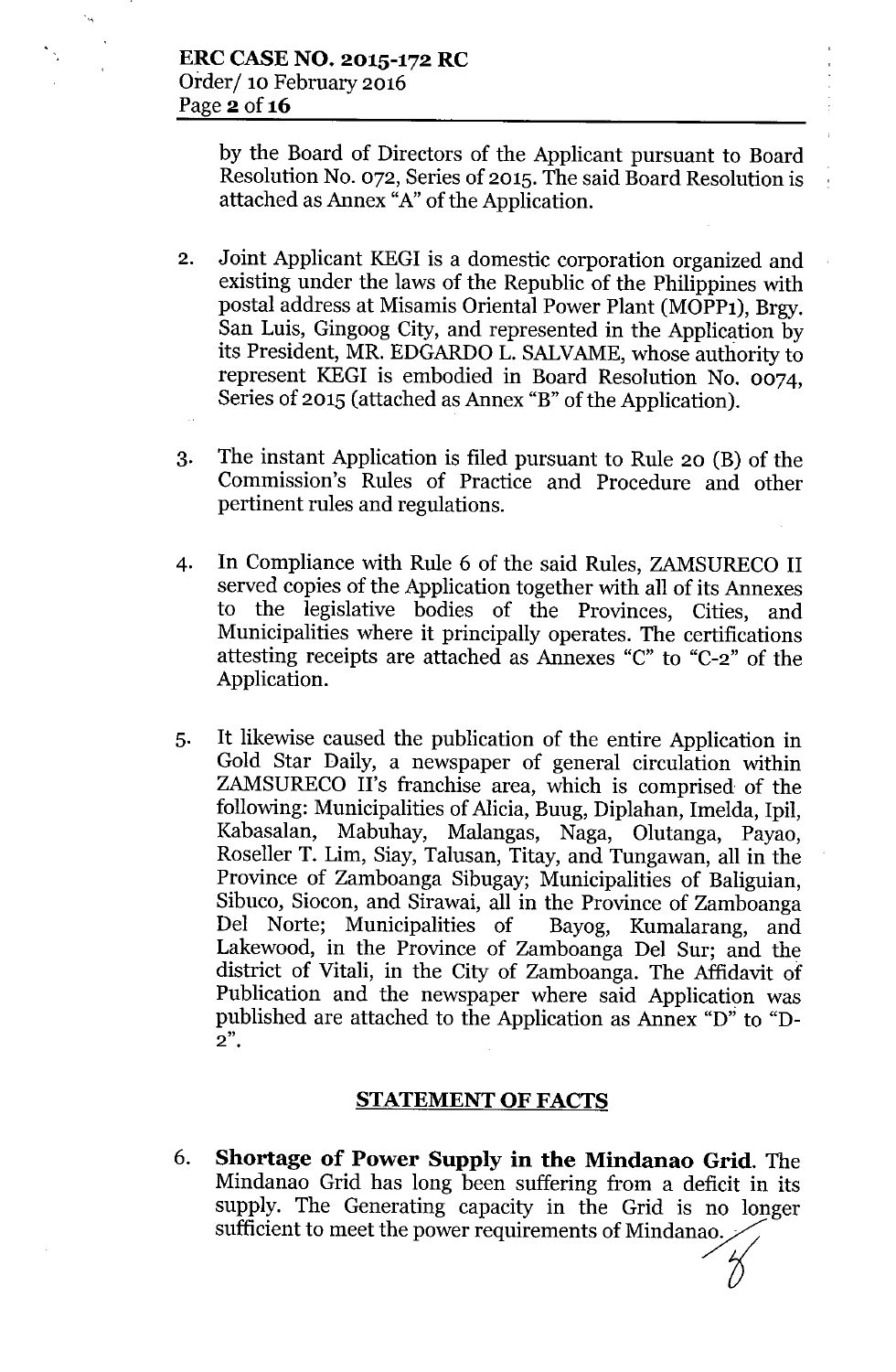'.'

- 7. Power Suppliers of ZAMSURECO II. ZAMSURECO II is heavily dependent on Hydro-powered electricity from NPC-PSALM. Its Contract for the Supply of Electric Energy (CSEE) covers a period of four (4) years from 26 December 2012 to 25 December 2016 (attached as Annexes "E" to "E-19" of the Application), the average contracted capacity of which is 6.3  $\mathbf{M}\mathbf{W}$ .
	- 7.1 ZAMSURECO II also contracted 4.0 MWs with Therma Marine, Inc. (TMI), which will last from 2015 to 2018 and 10.0 MW with Therma South, Inc. (TSI), from 2015 to 2035. However, TSI is unable to deliver its contracted capacity to ZAMSURECO II due to some technical problems in its power plant. This resulted to a massive capacity deficiency of ZAMSURECO II.
- 8. Drastic Reduction in NPC-PSALM's Supply. PSALMalso reduced its allocations to distribution utilities, further aggravating the power shortage.
	- 8.1 Recently, NPC-PSALM reduced its firm supply commitments to distribution utilities in Mindanao, including ZAMSURECO II, by about thirty percent (30%) annually. ZAMSURECO II's CSEE with NPC-PSALM will expire in December 2016, after which any allocation is uncertain.
- 9. **PSALM Certification.** PSALM certified that it has insufficient capacity to supply the additional nower supply the additional power requirements of ZAMSURECO II beyond the contracted energy and equivalent demand in their current power supply contract. A copy of the said certification is attached as Annex "F" of the Application.
- 10. Necessity for Long-term Power Supply. It is necessary for a distribution utility like ZAMSURECO II to ensure that the power supply requirements within its franchise area are adequately covered by supply contracts.
- 11. Due to sustained and increasing load requirement of ZAMSURECO II, as shown in the table below, coupled with its generation constraints, it was compelled to negotiate and contract with KEGI, for a three megawatt (3.0 MW ) demand capacity with a minimum 700,000 kWh monthly contracted energy, for the first three (3) years, and two megawatts (2.0 MW) in the last two (2) years with a minimum 400,000 kWh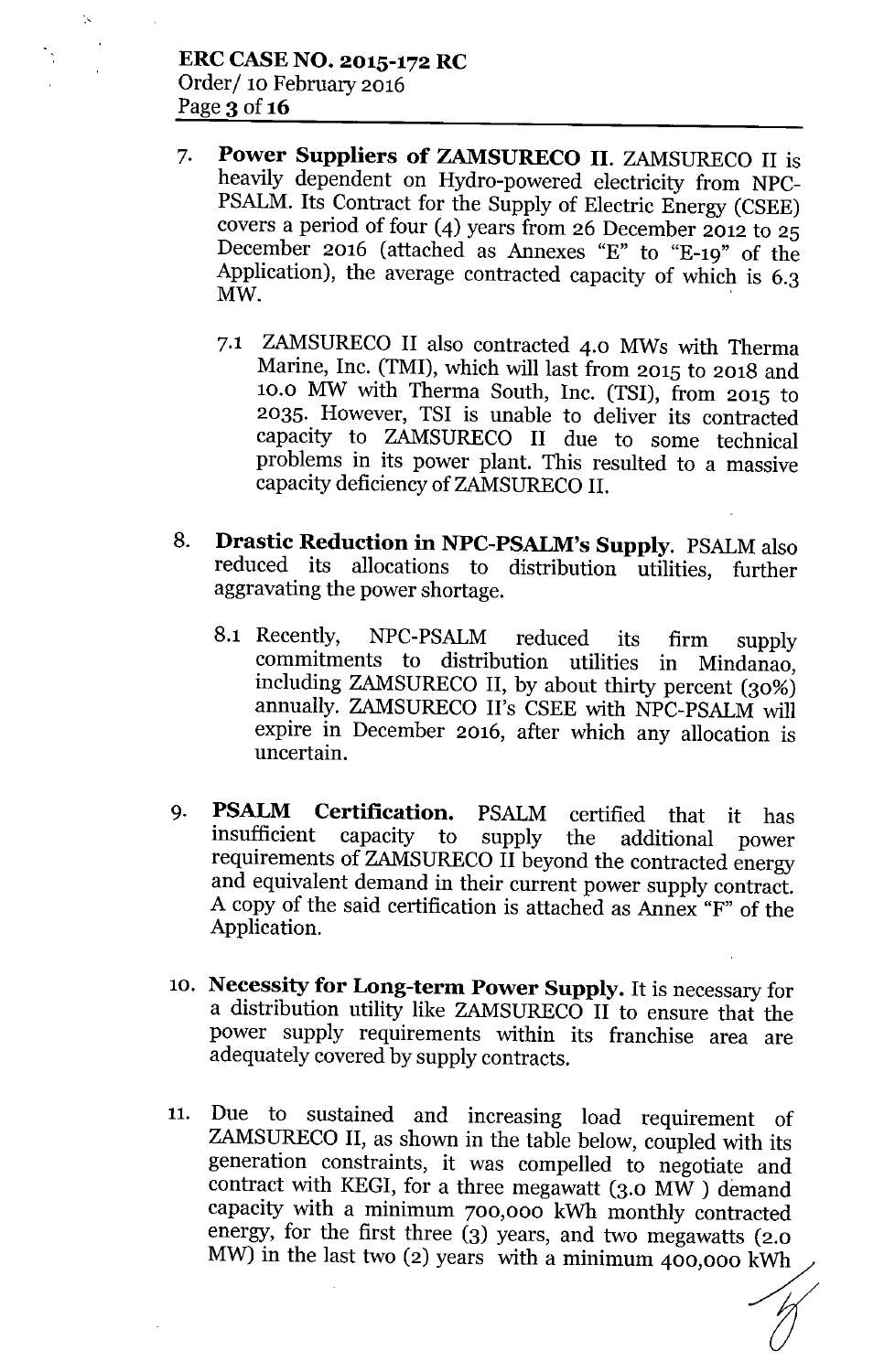monthly contracted energy. This is to insure adequacy, quality and reliability of electric supply to its member-consumers within its franchise area.

12. The Capacity and Energy Demand of ZAMSURECO II for 2014 to 2024 is projected as follows (all in Megawatts hours-MWh):

| Year                                     | 2015   | 2016   | 2017    | 2018                | 2019  |
|------------------------------------------|--------|--------|---------|---------------------|-------|
| Demand $(MW)^1$                          | 22.81  | 24.00  | 25.13   | 26.23               | 27.28 |
| <b>Energy required (MWh)<sup>2</sup></b> | 94,434 | 99,183 | 103,568 | $108,136$   112,706 |       |

| Year                  | 2020    | 2021  | 2022              | 2023    | 2024    |
|-----------------------|---------|-------|-------------------|---------|---------|
| Demand (mW)           | 28.30   | 29.29 | 30.24             | 31.16   | 32.04   |
| Energy required (mWh) | 117,273 |       | 121,842   126,409 | 130,978 | 135,544 |

13. Based on the peak demand of ZAMSURECO II, the average shortage is 6.8 MWs in 2015, 4-4 MWs in 2016, and 7.8 MWs in 2017. Presently, the energy shortage resulted to sustained massive rotating blackouts in the franchise area of ZAMSURECO II by about 8 to 10 hours daily. Shown hereunder, in graphical form, are the average daily load curves for the latest billing and for the last twelve months, including the forecasted average daily load curve of ZAMSURECO II:

<sup>&</sup>lt;sup>1</sup> Based on ZAMSURECO II's coincident peak demand marked as Annex "G"

 $^2$  Based on ZAMSURECO II's Distribution Development Plant (DDP) marked as Annexes "H" to "H-24"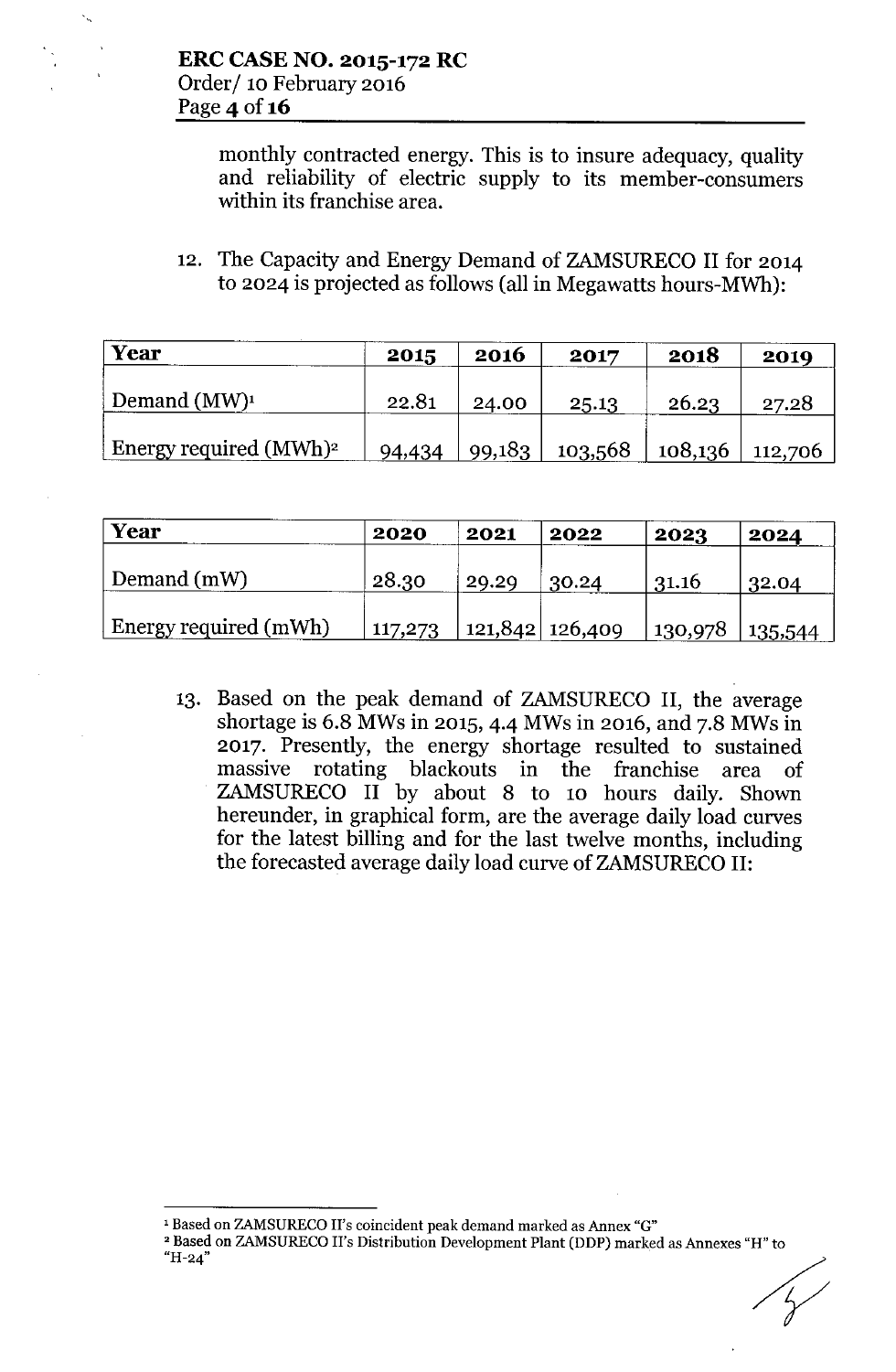### ERC CASE NO. 2015-172 RC Order/ 10 February 2016 Page 5 of 16



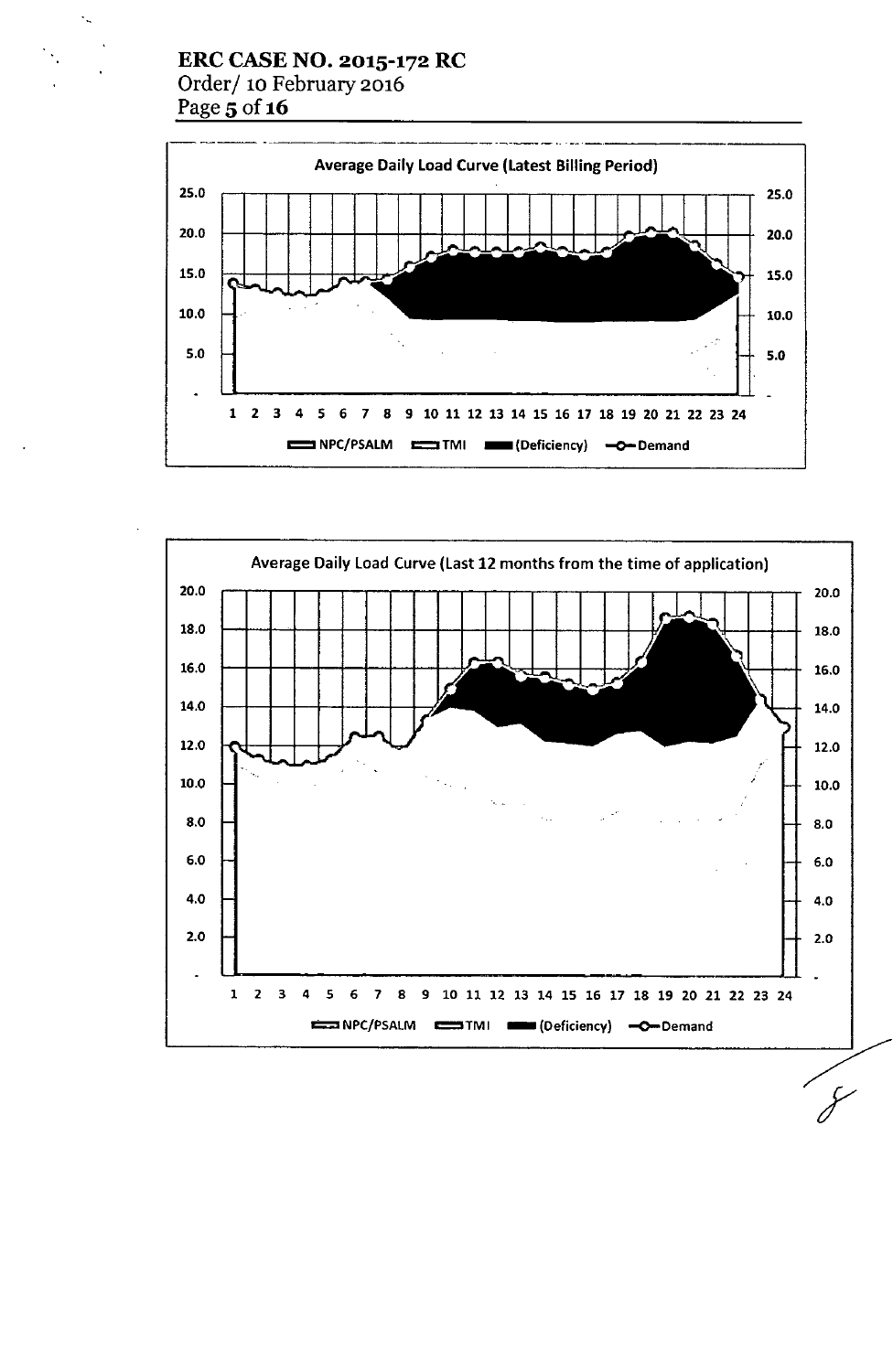### **ERC CASE NO. 2015-172 RC** Order/ 10 February 2016 Page 6 of 16



- 14. **Procurement Process for the selection of KEG!.** Even with the renewal of the CSEE with PSALM from 26 December 2012 to 25 December 2016, the latter unilaterally reduced the contracted capacity by about thirty percent (30%) annually as it was selling its generation assets. Due to such reduction and even with the 4.0 MWs Electricity Supply Agreement with TMI, only about seventy percent (70%) of the demand is delivered by ZAMSURECO II to its members consumers. Hence, this resulted in rotational brown-outs within its franchise area.
	- 14.1 ZAMSURECO II has also contracted with TSI for 10 MWs, but is unable to deliver the same to ZAMSURECO II due to damage to TSI power plant. So at present, only 6.3 MWs is supplied by PSALM and 4.0 MWs by TMI. On the other hand, peak demand is about 22 MWs.
	- 14.2 Considering the above scenario, ZAMSURECO II decided to contract with KEGI for 3.0 MW from 2015 to 2017 and 2.0 MW from 2018 to 2020 (a copy of the procurement process is attached to the Application as Annex "I").
- 15. KEGI will construct a new power plant to be located in Jimenez, Misamis Occidental to supply the power requirements of ZAMSURECO II with a total project cost of Php787,371,285.58,

*. Y*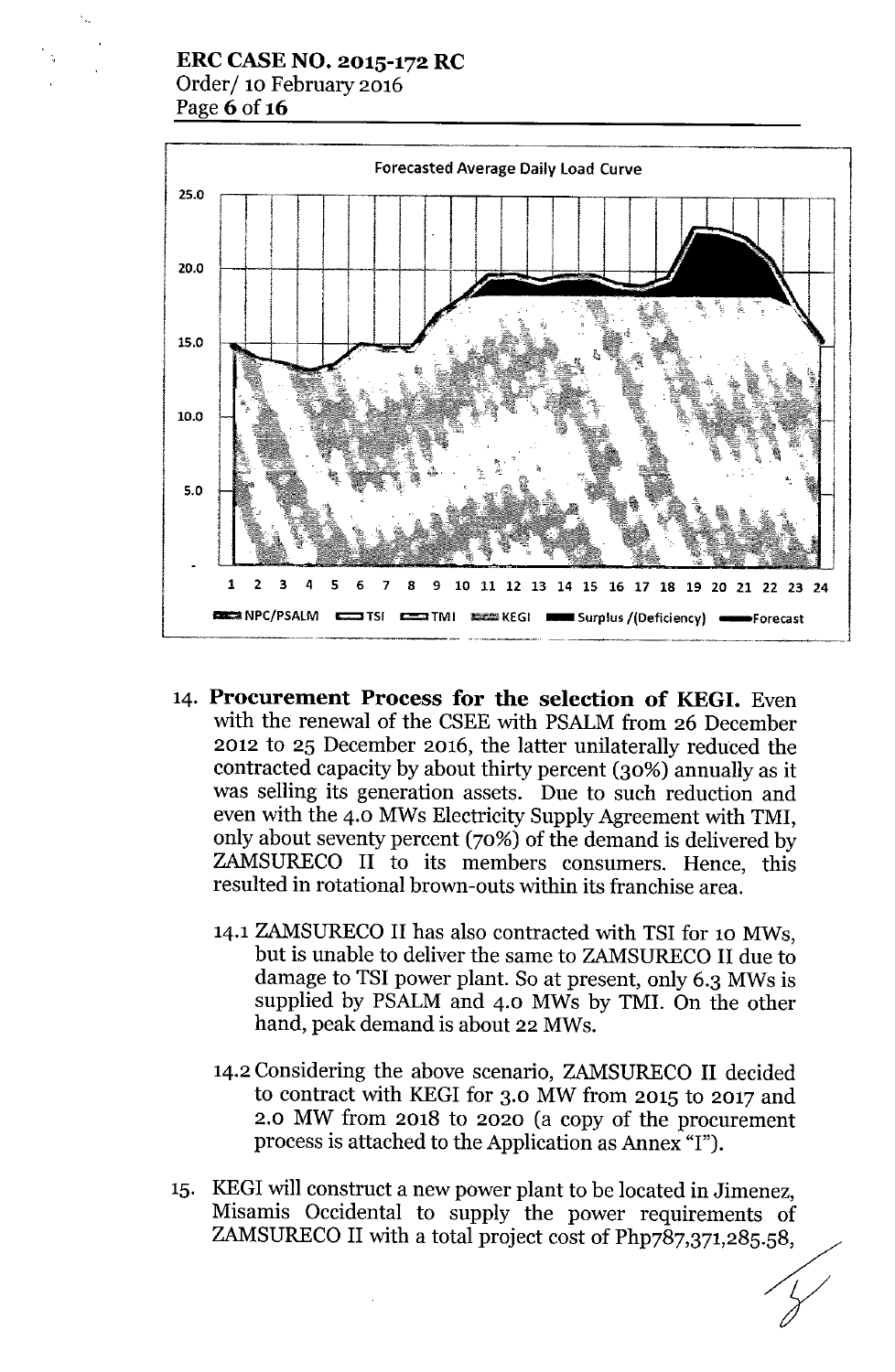inclusive of the civil works, electro mechanical, site development, and other related costs. A copy of the detailed project cost, which is prayed to be treated as confidential information pursuant to ERC's Rules of Procedure, is attached as **Annex "J"** of the Application.

- 16. For the Fixed Operating and Maintenance Expenses (FOM), KEGI has budgeted a total annual expense of Php34,170,159.00, the details of which is attached to the Application as  $A$ nnex "K", which is likewise prayed to be treated as confidential information;
- 17. For the Variable Operating and Maintenance Expenses (VOM), KEGI has determined that the annual variable expense is Php22,428,260.00, the details of which is attached as  ${\bf$ "L" of the Application and is also prayed to be treated as confidential information.

### ABSTRACT OF THE POWER SUPPLY AGREEMENT (PSA)3 AND OTHER RELEVANT INFORMATION

18. Executive Summary. The Contract Capacity to be made available by KEGI to ZAMSURECO II shall be Three Thousand Kilowatts (3,000 kW) with Seven Hundred Thousand kilowatt hours (700,000 kWh) energy to be delivered per month. These shall be delivered in accordance with the Schedule of Contract Energy which is fixed on a daily and hourly basis for the first three (3) years and Two Thousand Kilowatts (2,000 kW) with Four Hundred Thousand kilowatt hours  $(400,000 \text{ kWh})$  for the succeeding two  $(2)$  years. The PSA provides that KEGI and ZAMSURECO II shall be excused from their respective obligation to deliver and receive energy during the occurrence of scheduled or unscheduled outages, in which case, the contract energy for the affected billing period may be adjusted pro rata or as agreed upon by the parties. KEGI has the option to supply ZAMSURECO II all or a portion of the contract energy and additional energy, if applicable, during the occurrence of scheduled or unscheduled outages, from its backup facility and/or from third party in accordance with Sec. 2 of the PSA.For the portion of the contract energy and additional energy provided by KEGI from the Generator Set, ZAMSURECO II shall pay the Contract Energy Fee in the form of Load Curtailment Adjustment in lieu of the Capacity Fee.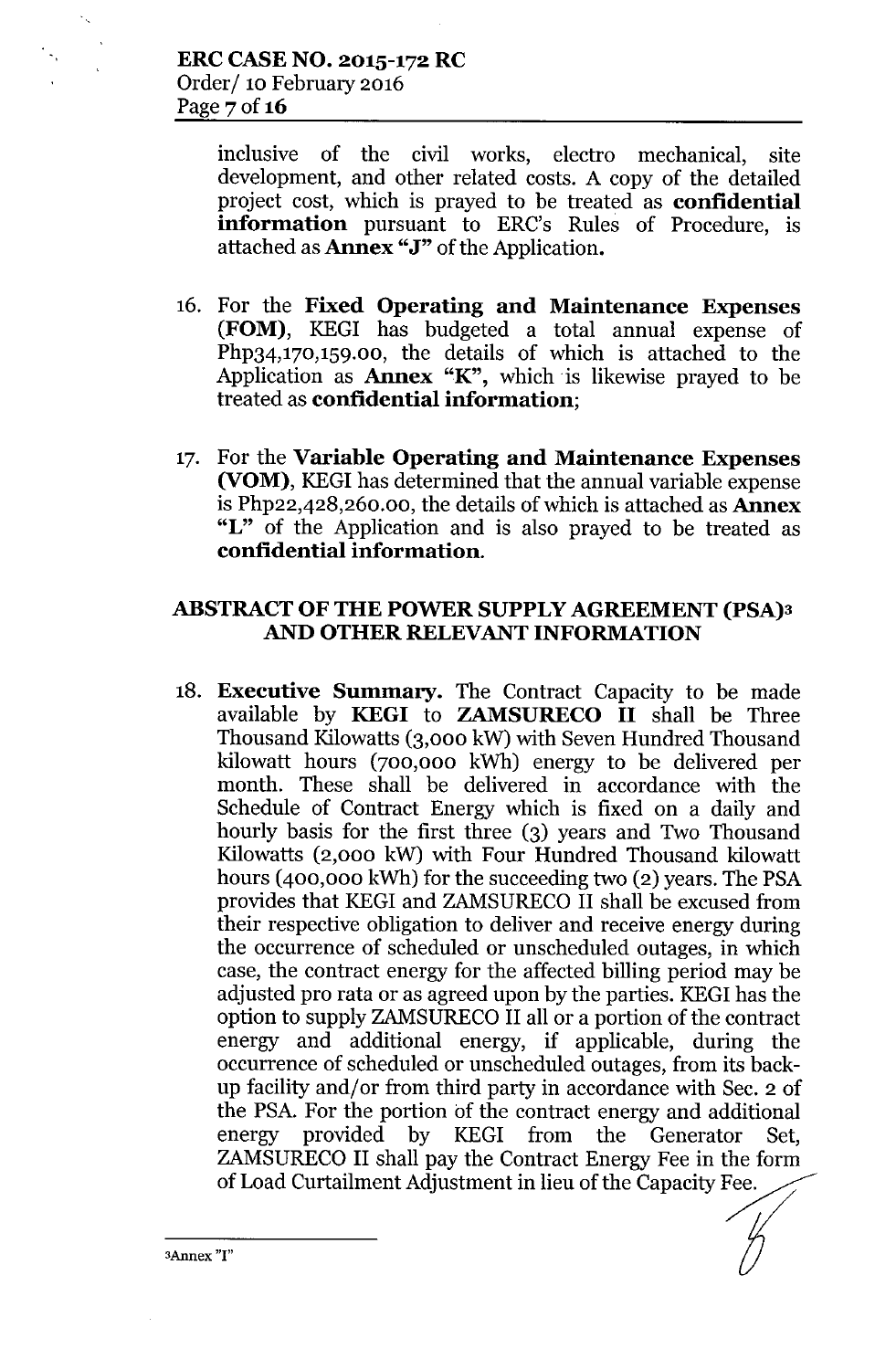### 19. Salient Features of the PSA.

- a. Term. The PSA shall have a contract period of five (5) years from effective date (upon signing of the Agreement), subject to automatic renewal for another five (5) years pursuant to Sec. 1.4 of the PSA. Closing Date means the time KEGI is obligated to deliver the contract capacity and contract energy to ZAMSURECO II, provided these conditions are satisfied: (1) Receipt of KEGIof a certificate executed by the corporate secretary of ZAMSURECO II adopting the resolutions (1.1) authorizing ZAMSURECO II to execute, enter into, and deliver the PSA and perform its obligation under the PSA, and (1.2) designating the person authorized to execute the PSA in behalf of ZAMSURECO II; (2) Receipt by KEGIof the security deposit pursuant to Art. 3.2 of the PSA; and (3) receipt of the ERC- approved PSA (including the Provisional Authority).
- b. Contract Energy. KEGI shall deliver the Contract Capacity and Contract Energy at the Metering Points4 at the Rates Schedules specified under the PSA. On the other hand, to make available for delivery, the contract energy shall be based on the schedule of Contract Energy attached to the PSA.
- c. Rates Schedule. The basic components of the Electricity Fee are as follows:

| Capacity Fee (CF)                               | Php $1,328.00$ per kW per<br>month                                                               |
|-------------------------------------------------|--------------------------------------------------------------------------------------------------|
| Fixed Operating and<br>Maintenance Fee (FOM)    | Php 401.00 per kW per month                                                                      |
| Variable Operating and<br>Maintenance Fee (VOM) | Php 1.1285 per kWh                                                                               |
| <b>Billing Capacity</b>                         | • 3,000 kW for the first 3<br>years<br>$2,000$ kW for<br>the<br>succeeding $4th$ and $5th$ years |
| <b>Operating Schedule</b>                       | 8 hours a day                                                                                    |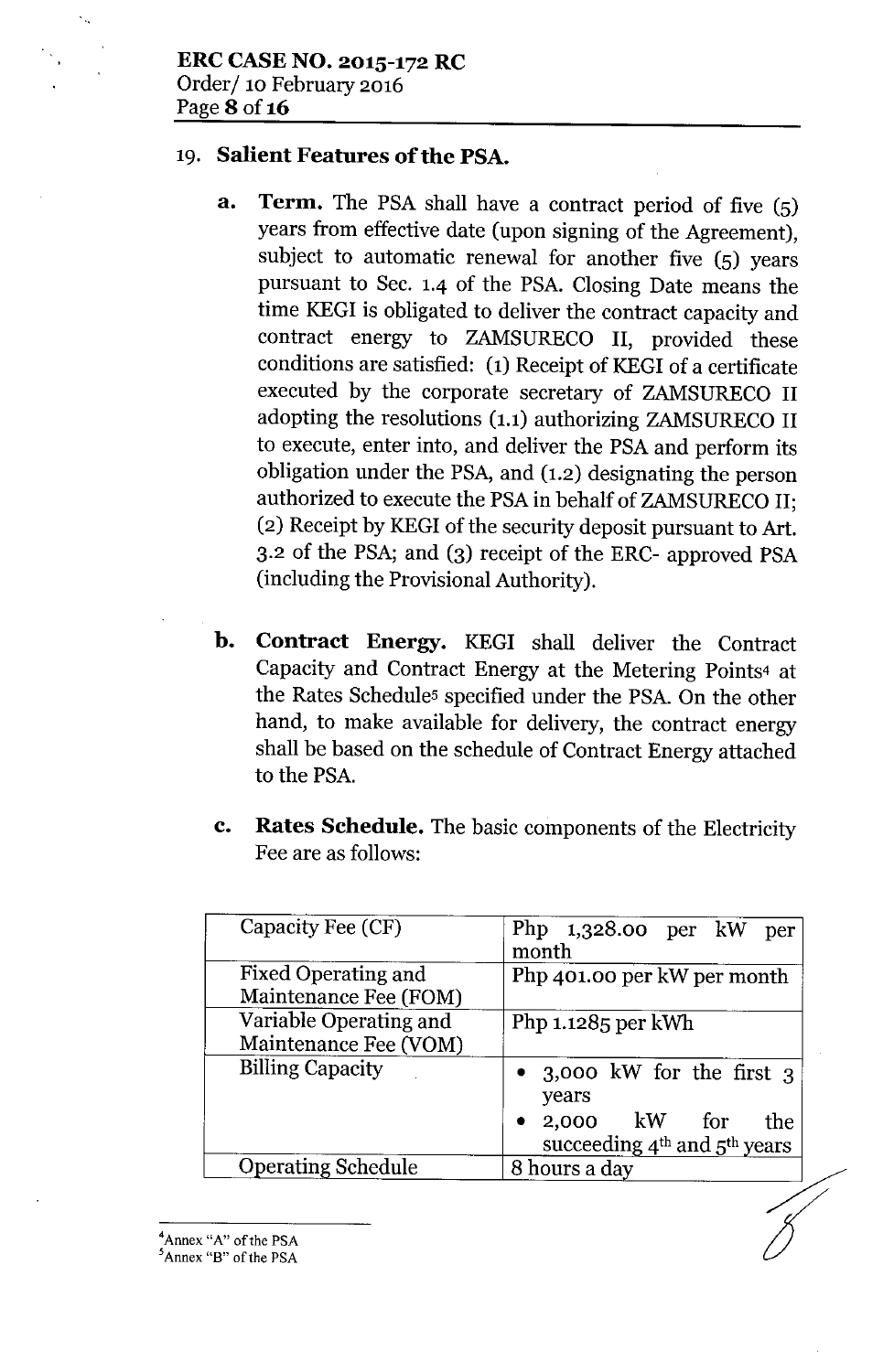### d. Contract Energy Fee per month

| $CEF =$ |      | $FC + VC$                 |
|---------|------|---------------------------|
| FC.     | $=$  | $[CF + (FOM x IFf)] x BC$ |
| VC.     | - 22 | $(VOM x IFv+FL) x ED$     |

Where:

 $\mathcal{L}_{\text{max}}$ 

- $BC =$ Billing Capacity in kW whichever is higher between the contracted demand in kW or actual highest demand in kW during the contracted month
- $FC =$ Fixed charge per month in Php in kW
- $VC =$ Variable charge per month in Php in kWh
- $ED =$ Energy delivered in kWh
- $CEF =$ Contract Energy Fee in Php
- VOM= Variable Operating & Maintenance Fee per month in Php in kWh
- $CF =$ Capacity Fee in Php per month in kW
- $FOM =$ Fixed Operating & Maintenance Fee per month in Php inkW
- $IFf =$ Inflation factor fixed
- $IFv =$ Inflation factor variable
- $FL =$ Fuel and Lube oil in Php/kWh (pass through subject to heat rate schedule I of Annex  $\mathbf{B}$ ")

# e. Inflation factor

Inflation factor for fixed 0 & M . IF  $(f) = 1(P \text{ CPI m} / P \text{ CPI b})$ 

Inflation factor for variable 0 & M IF (v) =  $0.0222$  x (P CPI m/ P CPI b) +  $0.9778$  x (PEXm/P EX b)

Where:

P CPI m = Philippine CPI of the current billing month

- P CPI b = Philippine CPI on the effectivity month of the PSA
- P EX m = Peso to Euro exchange rate at the end of the current billing month
- P Ex b = Peso to Euro exchange rate on the effectivity month of the PSA
- CPI = Consumer Price Index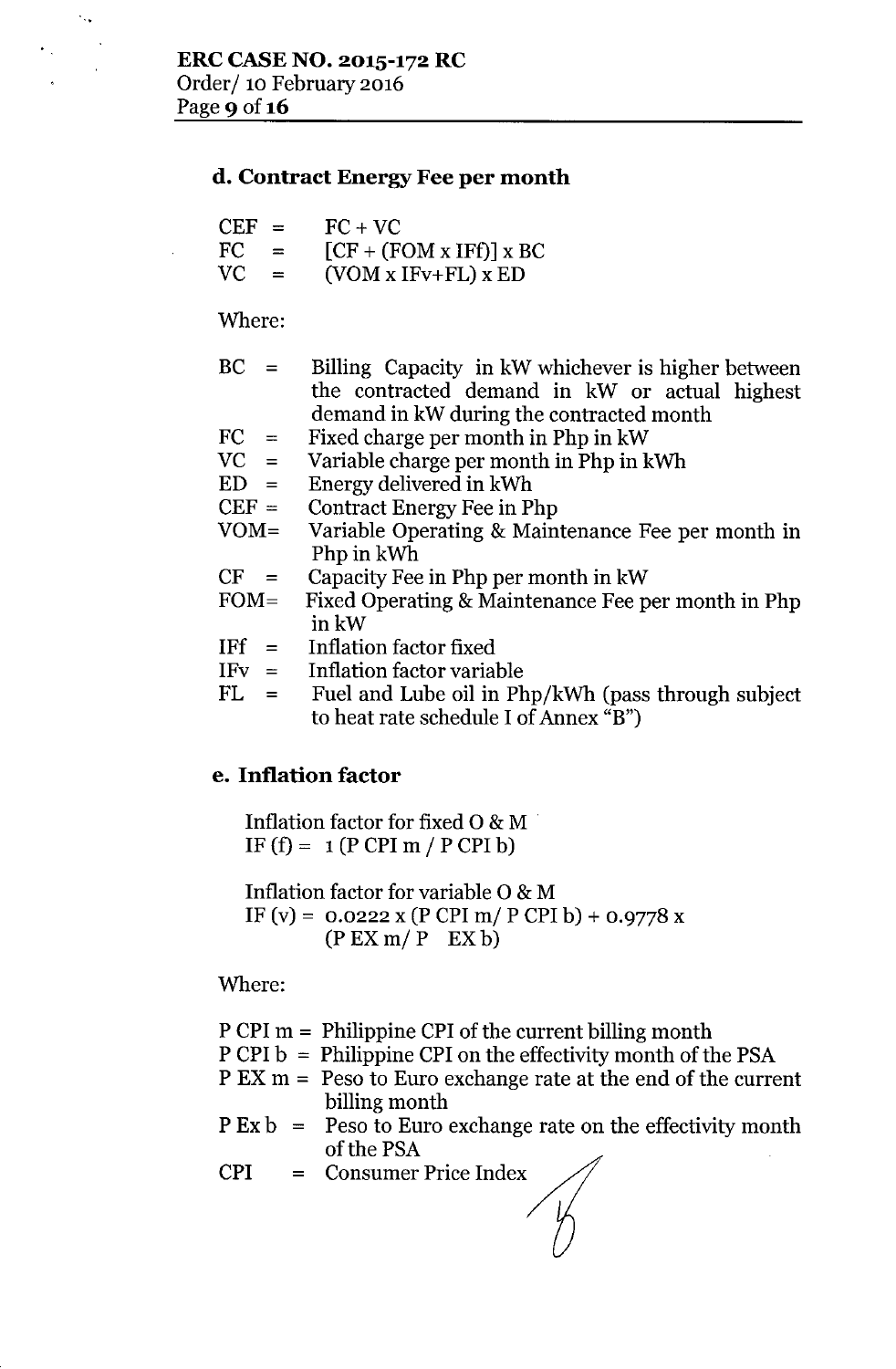## .f. Computation of Fuel and Lube Oil Rate

 $FL =$ HFOCRx Actual Heavy Fuel cost per liter

Where:

 $\ddot{\phantom{a}}$  ,

HFOCR =Heavy fuel oil consumption rate in liters/kWh =.026L/kWh (based on the actual Load Factor per Schedule I)

# g. Testing and Commissioning Fee

Only actual fuel cost and variable Operating and Maintenance expenses

## h. Start-up Fee

Actual cost of additional start-up and shutdown with documents (Schedule 1of the PSA)

## i. Additional Energy Fee in excess of eight (8) running hours per day

 $AEF$  =  $AC \times BC \times h + (VOM + FL) \times EE$ 

Where:

| AEF       | $=$ Additional Energy Fee in Php                       |
|-----------|--------------------------------------------------------|
| $\rm AC$  | $=$ Additional cost (0.78 Php/kw/h) in excess of eight |
|           | (8) running hours per day                              |
| BC        | $=$ Billing Capacity                                   |
| Η         | $=$ Excess hours per day                               |
| $\rm VOM$ | $=$ Variable O & M                                     |
| FL        | $=$ Fuel and lube oil                                  |
| TH        |                                                        |

 $EE = Energy$  delivered in excess of eight hours

## IMPACT ON ZAMSURECO II's OVERALL GENERATION RATE

20. The determination of the generation rate impact is based on the blended generation rates of ZAMSURECO II, to wit: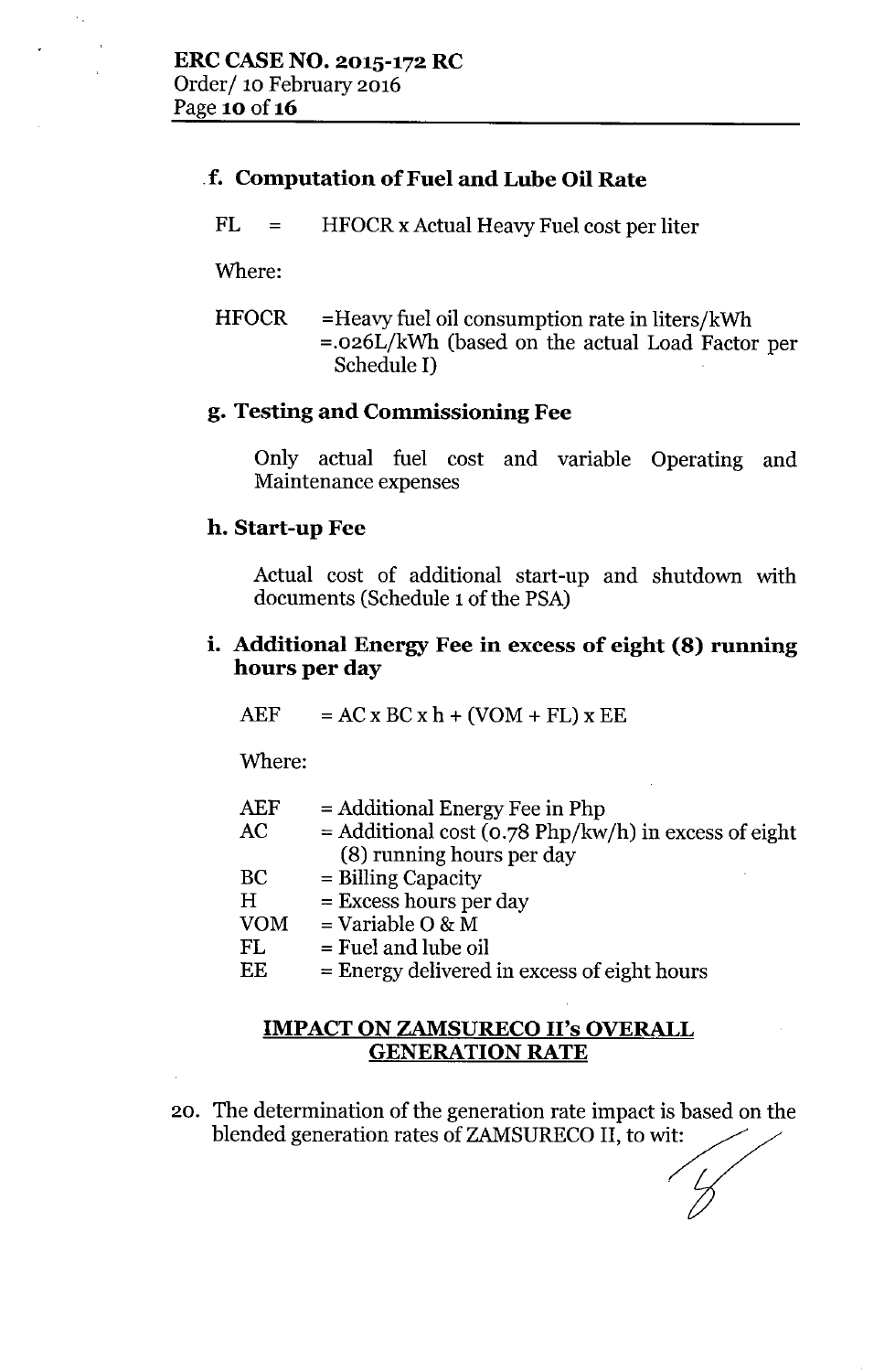| Year | average blended Generation Rate<br><b>Without KEGI</b> | <b>Difference</b><br>Increase(Decrease) |        |  |
|------|--------------------------------------------------------|-----------------------------------------|--------|--|
| 2015 | 4.625                                                  | 5.201                                   | 0.5756 |  |
| 2016 | 5.124                                                  | 5.674                                   | 0.5500 |  |
| 2017 | 5.455                                                  | 5.982                                   | 0.5266 |  |
| 2018 | 5.677                                                  | 6.233                                   | 0.5552 |  |
| 2019 | 5.694                                                  | 6.228                                   | 0.5334 |  |

### **ALLEGATIONS IN SUPPORT OF THE MOTION FOR ISSUANCE OF A PROVISIONAL AUTHORITY**

- 21. The demand for power supply of ZAMSURECO II's franchise area is steadily increasing. Further, NPC-PSALM, the supplier of the bulk of ZAMSURECO II's requirement has significantly reduced its supply commitments by about thirty percent (30%). This is aggravated by the inability of TSI to supply the 10 MWs which it had contracted with ZAMSURECO II. Due to sustained massive rotating blackouts (averaging 8 to 10 hours daily) within the franchise area of ZAMSURECO **II,** its management wrote two (2) letters to the Commission, seeking temporary relief allowing KEGI to immediately supply its power requirements pending the filing of the joint application.
- 22. The timely implementation of the subject PSA will ensure that the rotating blackouts in ZAMSURECO II's franchise area will be reduced. This will greatly benefit all its electricity consumers.
- 23. In view of the foregoing, joint Applicants move for the provisional approval of the instant Application pursuant to Rule 14 of the Commission's Rules of Practice and Procedure. Copy of the sworn statement/Affidavit of Merit supporting the said motion is attached to the Application as Annex "M".

### **OTHER DOCUMENTS IN SUPPORT OF THE JOINT APPLICATION**

24. Applicants have attached the following documents in support of their Application: SEC registration of KEGI (Annex "N"), Audited Financial Statements of KEGI (Annex "0"), Business Permit (Annex "P"), Certificate of Public Convenience [COC] (Annex "Q"), Environmental Compliance Certificate issued by the Department of Environmental and Natural Resources

 $\begin{matrix}\n\text{cos}\n\text{cos}\n\text{cos}\n\text{cos}\n\text{cos}\n\text{cos}\n\text{cos}\n\text{cos}\n\text{cos}\n\text{cos}\n\text{cos}\n\text{cos}\n\text{cos}\n\text{cos}\n\text{cos}\n\text{cos}\n\text{cos}\n\text{cos}\n\text{cos}\n\text{cos}\n\text{cos}\n\text{cos}\n\text{cos}\n\text{cos}\n\text{cos}\n\text{cos}\n\text{cos}\n\text{cos}\n\text{cos}\n\text{cos}\n\text{cos}\n\text{cos}\n\text{cos}\n\text{cos}\n\text{cos}\n\text{cos$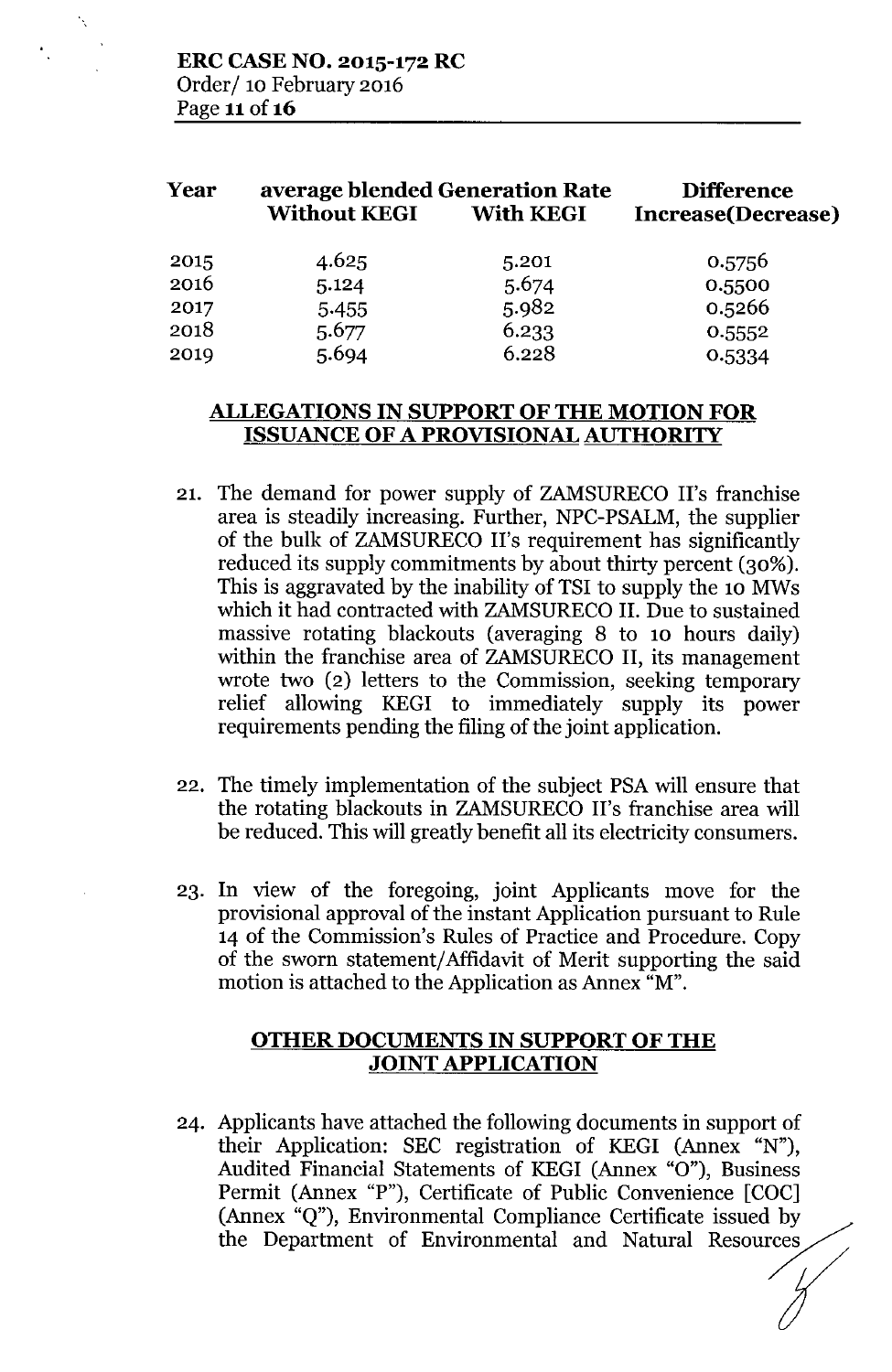[DENR] (Annex "R"), Memorandum of Agreement with the Department of Energy [DOE] (Annex "S"), Local Government Endorsement (Annex "T"), and Generation Rate Computation (Annex "U").

#### **PRAYER**

ZAMSURECO II and KEGI pray that the Commission grants the following:

- 1. An Order provisionally approving the PSA subject of their Application, as the same is necessary in order that the latter can immediately dispatch the needed energy requirement of the former, in the meantime that the construction of additional capacity is in progress and pending evaluation by the Commission of the final authority on the generation rate being applied. This will insure that upon completion of the additional capacity, Applicant KEGI can sustain the delivery of the contracted energy requirement.
- 2. The proposed generation rate subject matter of this Application be approved as follows:
	- a. Capacity Fee (CF)equivalent to PhP 1,328.00/ kW/ month
	- b. Fixed Operating and Maintenance Fee (FOM) in the amount of PhP 401.00/ kW/ month
	- c. Variable Operating and Maintenance Fee (VOM) equivalent to PhP 1.1285/ kWh
	- d. Passed on fuel charge based on PhPo.26 L/kWh

Finding the said Application to be sufficient in form and in substance with the required fees having been paid, the same is hereby set for hearing for the determination of compliance with jurisdictional requirements, expository presentation, pre-trial conference, and presentation of evidence on **09 March 2016 (Wednesday) at ten o'clock in the morning (10:00 A.M.) at ZAMSURECO II Main Office, Barangay Pangi, Ipil, Zamboanga Sibugay.**

ZAMSURECO II and KEGI are hereby directed to cause the publication of the attached Notice of Public Hearing, at their own expense, twice  $(2x)$  for two  $(2)$  successive weeks in two  $(2)$ newspapers of general circulation in the Philippines, with the date of the last publication to be made not later than ten (10) days before the date of the scheduled initial hearing. They are also directed to inform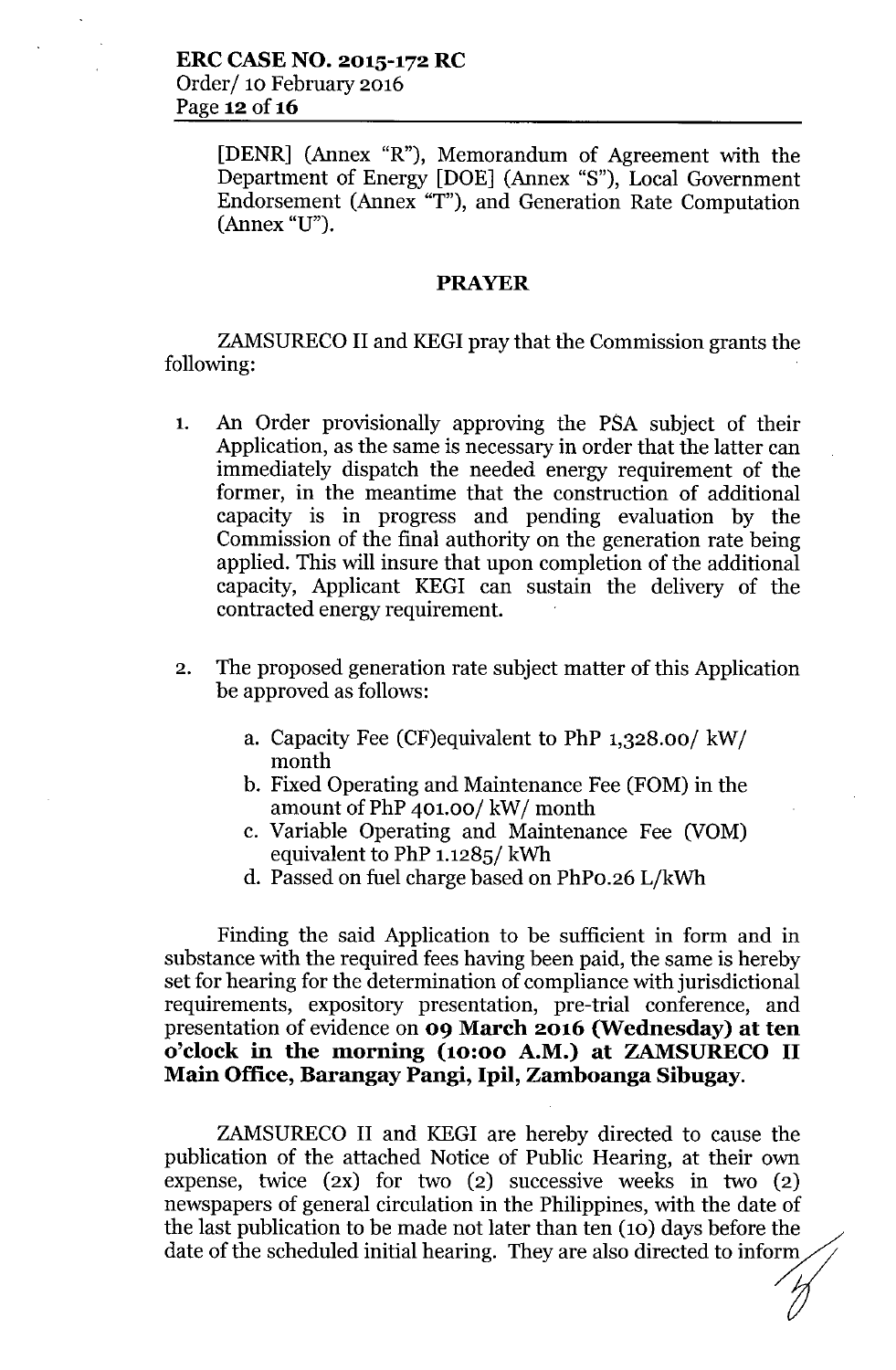the consumers within ZAMSURECO II's franchise area, by any other means available and appropriate, of the filing of the Application, their reasons therefor, and of the scheduled hearing thereon.

Let copies of the Application, this Order, and the attached Notice of Public Hearing be furnished the Office of the Solicitor General (OSG), the Commission on Audit (COA) and the Committees on Energy of both Houses of Congress. They are hereby requested, if they so desire, to send their duly authorized representatives at the scheduled hearing.

Likewise, let copies of this Order and the attached Notice of Public Hearing be furnished the Offices of the Governors of the Province of Zamboanga Sibugay, Zamboanga del Norte, and Zamboanga del Sur, and the Mayors of the Cities/Municipalities within ZAMSURECO II's franchise area for the appropriate posting thereof on their respective bulletin boards.

ZAMSURECO II and KEGI are hereby directed to furnish all those making requests therefor with copies of the Application and its attachments, subject to reimbursement of reasonable photocopying costs.

On the date of the initial hearing and pre-trial conference, ZAMSURECO II and KEGI must submit to the Commission their written Compliance with the jurisdictional requirements attaching therewith, methodically arranged and duly marked, the evidence of the actual posting and publication of the Notice of Public Hearing consisting of certifications issued to that effect, signed by the aforementioned Governors and Mayors or their duly authorized representatives, bearing the seals of their offices, and the affidavits of the Editors or Business Managers of the newspapers where said Notice of Public Hearing were published, together with the complete issues of the said newspapers, and such other proofs of compliance with the requirements of the Commission.

ZAMSURECO II and KEGI, and all interested parties are directed to submit, at least five (5) days before the date of initial hearing and pre-trial conference, their respective Pre-trial Briefs containing, among others:

- (a) A summary of admitted facts and proposed stipulation of facts;
- (b) The issues to be tried or resolved;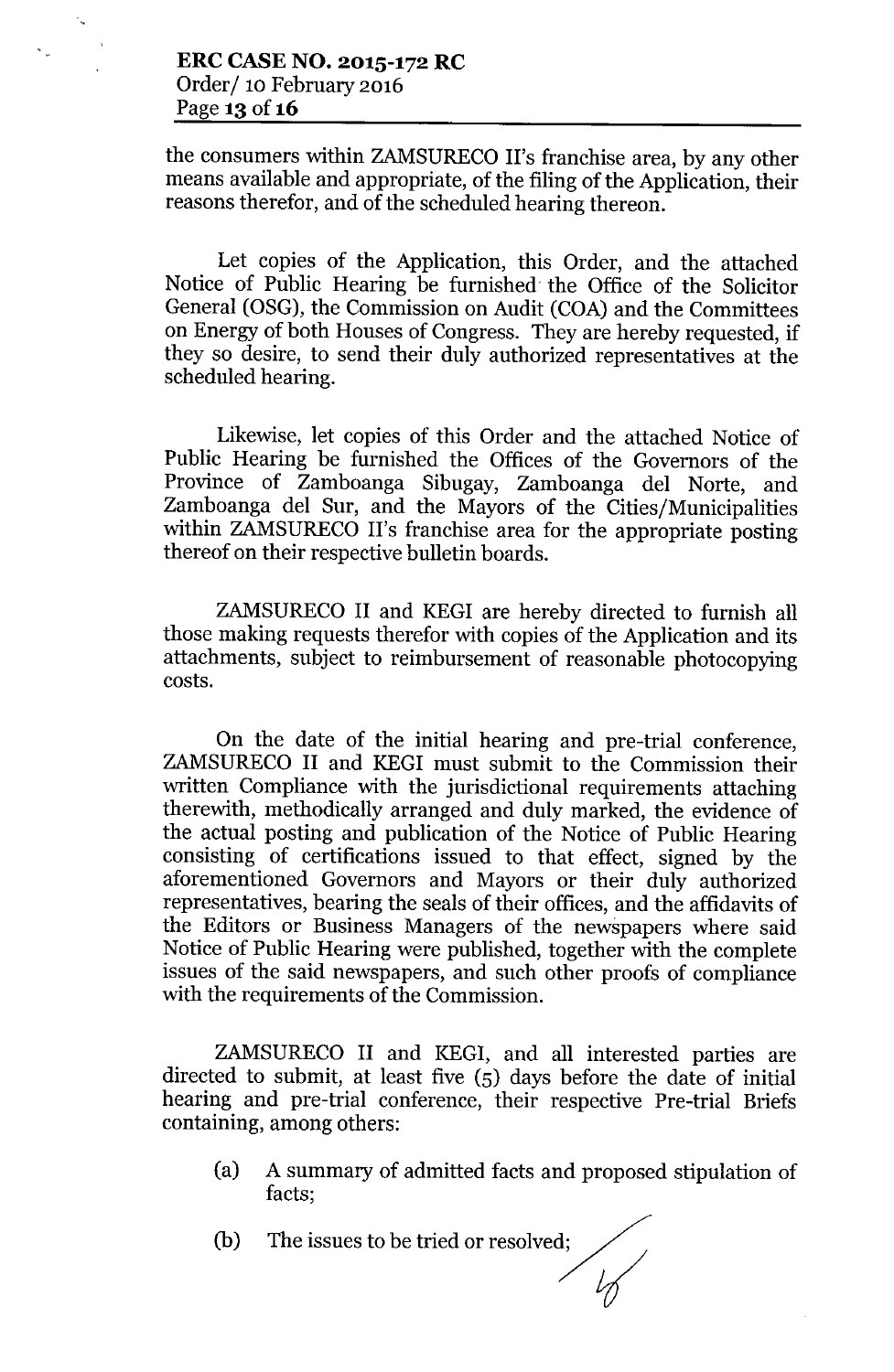$\overline{z}$ 

- (c) The documents or exhibits to be presented, stating the purposes thereof and proposed markings therefore; and
- (d) The number and names of the witnesses, with their written testimonies in an individual affidavit form, to be attached to the Pre-trial Brief.

Failure of ZAMSURECO II and KEGI to submit the required Pre-trial Brief and Judicial Affidavits of their witnesses within the prescribed period shall be a ground for cancellation of the scheduled hearing, and the resetting of which shall be six (6) months from said date of cancellation.

As part of the pre-trial conference, ZAMSURECO II and KEGI must also be prepared to make an expository presentation of their Application, aided by whatever communication medium that they may deem appropriate for the purpose, in order to put in plain words and explain, for the benefit of the consumers and other concerned parties, what the Application is all about and the reasons and justifications being cited in support thereof.

#### SO ORDERED.

Pasig City, 10 February 2016.

FOR AND BY AUTHORITY OF THE COMMISSION:

**-ER-c .** *Office of the ChaIrman* 111~1~,IIIIIII,~I~IIIIII::I~~~111 . B-2016-009-OC-007 and the company of the company of the company of the company of the company of the company of the company of the company of the company of the company of the company of the company of the company of the company of the comp

JOSE VICENTE B. SALAZAR *Chairman* and *CEO*  $\cdot$ 

 $\begin{array}{ll} \bigstar \ \bigstar \ \bigstar \ \end{array}$ de  $\begin{array}{ll} \bigstar \ \star \end{array}$  and kegi.doc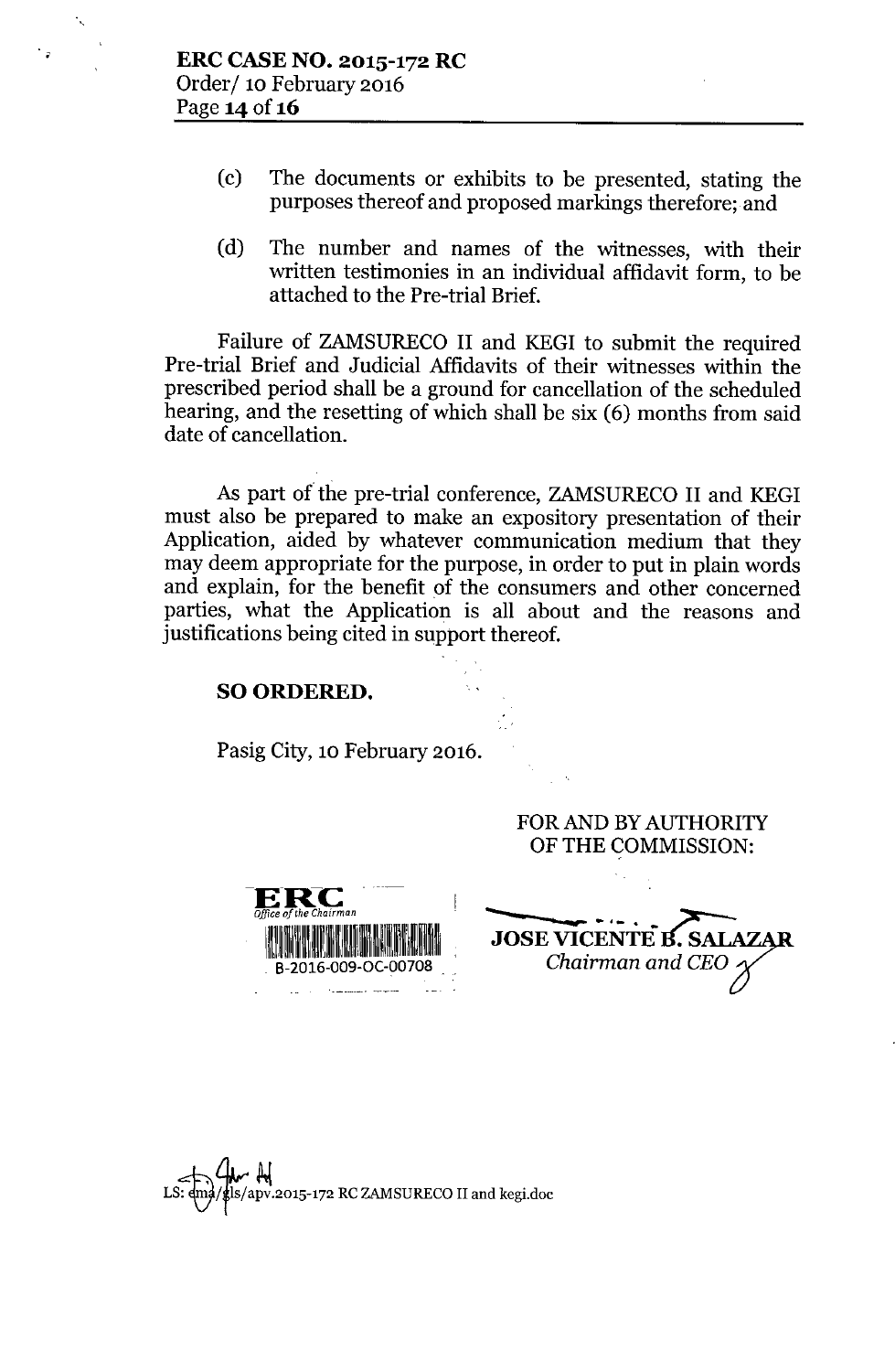l,

Copy furnished:

 $\sim$ 

| 1.  | Atty. Eleuterio Diao IV<br>Counsel for KEGI and ZAMSURECO II<br>Cor. Arch Hayes Ext. and Lim Ket Kai Drive,<br>Macajar, Camaman-an, Cagayan de Oro City |
|-----|---------------------------------------------------------------------------------------------------------------------------------------------------------|
| 2.  | King Energy Generation, Inc. (KEGI)<br>Misamis Oriental Power Plant (MOPP-1),<br>Brgy. San Luis, Gingoog City, Mis. Oriental                            |
| 3.  | Zamboanga del Sur II Electric Cooperative, Inc.<br>(ZAMSURECO II)<br>Brgy. Pangi, Ipil, Zamboanga Sibugay                                               |
| 4.  | Office of the Solicitor General<br>134 Amorsolo Street, Legaspi Village, Makati City                                                                    |
| 5.  | Commission on Audit<br>Commonwealth Ave., Quezon City                                                                                                   |
| 6.  | The Senate Committee on Energy<br>GSIS Building, Roxas Boulevard, Pasay City                                                                            |
| 7.  | The Committee on Energy<br>House of Representatives<br>Batasan Hills, Quezon City                                                                       |
| 8.  | The City Mayor<br>Zamboanga City                                                                                                                        |
| 9.  | The Municipal Mayor<br>Alicia, Zamboanga Sibugay                                                                                                        |
| 10. | The Municipal Mayor<br>Buug, Zamboanga Sibugay                                                                                                          |
| 11  | The Municipal Mayor<br>Diplahan, Zamboanga Sibugay                                                                                                      |
| 12. | The Municipal Mayor<br>Imelda, Zamboanga Sibugay                                                                                                        |
| 13. | The Municipal Mayor<br>Ipil, Zamboanga Sibugay                                                                                                          |
| 14. | The Municipal Mayor<br>Kabasalan, Zamboanga Sibugay                                                                                                     |
| 15. | The Municipal Mayor<br>Mabuhay, Zamboanga Sibugay                                                                                                       |
| 16. | The Municipal Mayor<br>Malangas, Zamboanga Sibugay                                                                                                      |
| 17. | The Municipal Mayor<br>Naga, Zamboanga Sibugay                                                                                                          |
| 18. | The Municipal Mayor<br>Olutanga, Zamboanga Sibugay                                                                                                      |
|     |                                                                                                                                                         |